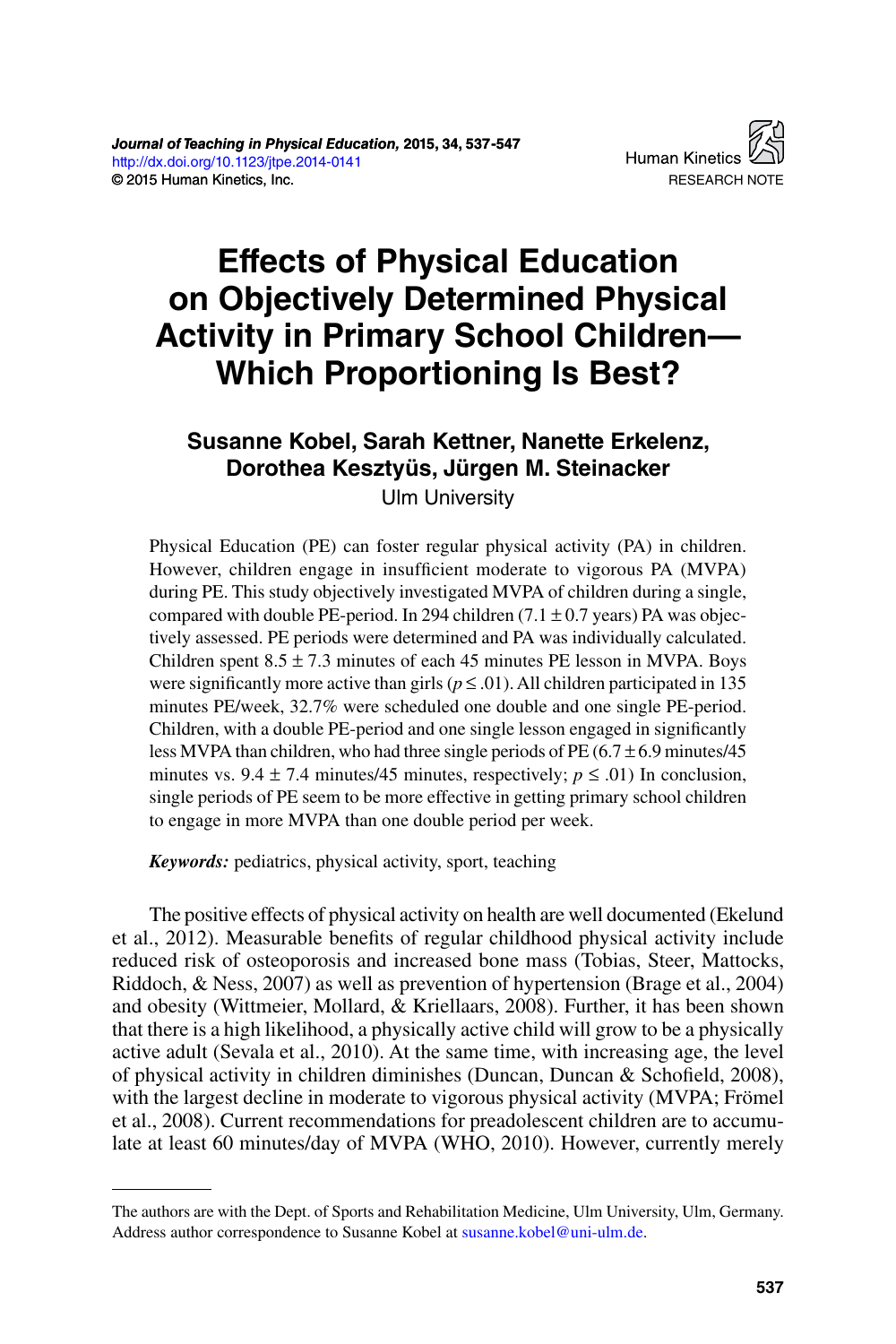42% of U.S. children aged 6–11 years and only one third of European children and adolescents are estimated to be sufficiently physically active (Ekelund et al., 2012; Troiano et al., 2008).

One opportunity for children to receive physical activity is through school physical education (PE). PE at school may play an important role in the socialization process into a physically active lifestyle (Jaakkola, Liukkonen, & Laakso, 2008); and is an educational and a public health resource (Sallis et al., 2012), providing children with opportunities to be physically active and teaching them the knowledge and movement skills leading to active lifestyles (Sanchez-Vaznaugh, Sanchez, Rosas, Baek, & Egerter, 2012). On the other hand, today children receive significantly less time for physical activity during the school day than they did a decade ago (Burton & VanHeest, 2007). Initiatives such as Healthy People 2020 (US Dept. of Health and Human Services 2010) recommended that PE is offered daily and consists of lessons which engage children in MVPA at least 50% of the time.

However, limited and hardly comparable data are available on the frequency and duration of PE classes in primary schools or on the level of activity children engage in during those classes. Coe and colleagues (Coe, Pivarnik, Womack, Reeves, & Malina, 2006) found low levels of activity during PE lessons in 11-year-old children. Those engaged in 19 minutes of MVPA per 55 minutes of PE. Another study found similar values with an average of 34% MVPA of lesson time for 11-year-olds (Fairclough & Stratton, 2005) but several other studies have shown that children may be more active during break times than during PE lessons (Nettlefold et al., 2010). Though far from conclusive, these findings lend support to the argument that PE has the opportunity to enhance children's activity levels. Particularly among the least active, for whom PE may be their only regular occasion for health-enhancing activity (Trudeau & Shephard, 2005).

In south-west Germany, the primary school curriculum regulates that three 45-minute PE periods have to be performed weekly. Yet, schools can organize those three periods—whether in three single periods or a double and a single period—in a way that fits with their timetables and PE hall availability. Still, so far no study has investigated whether children engage in (comparative) more MVPA during a single period of PE compared with a double period.

Therefore, this study was conducted to objectively determine children's amount of MVPA during regular PE lessons at primary schools and to conclude whether children accumulate a greater percentage of time in MVPA during multiple single PE lessons compared with double periods of PE.

#### **Methods**

#### **Participants**

Baseline measurements of a subsample of 294 primary school children  $(7.1 \pm 0.7)$ years; 48% male) who participated in the school-based health-promotion program "Join the Healthy Boat" (Dreyhaupt et al., 2012) in south-west Germany were used for analysis. 27.2% of children came from families with migration background (i.e., parents or child born abroad), reflecting the overall rate of children with migration background in the participating schools (24.3%). For further demographic details see Table 1. Although the majority of participating schools (56%) was located in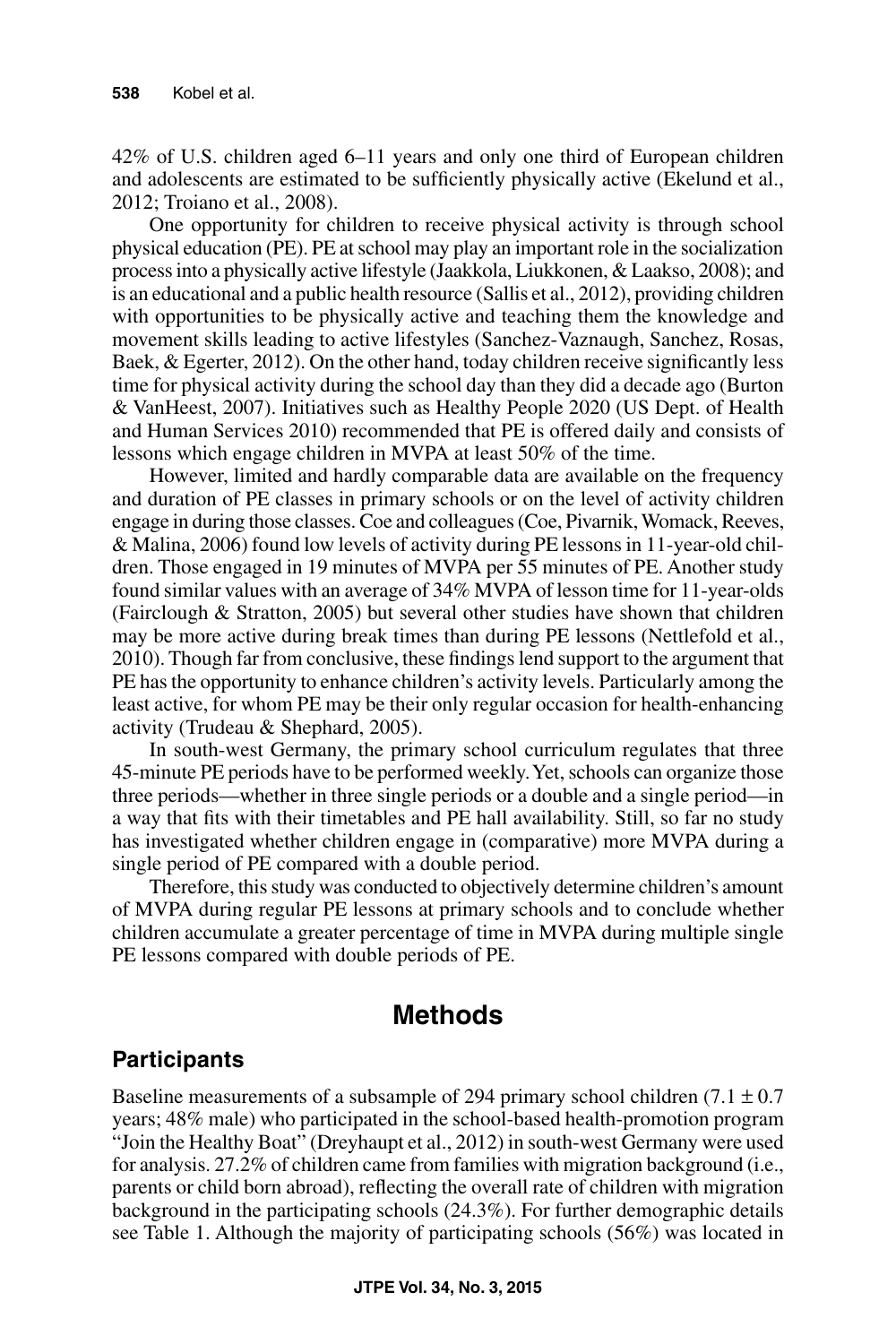|                                | <b>Boys</b> | Girls      | All        |
|--------------------------------|-------------|------------|------------|
| Number $(n; \%)$               | 140(47.6)   | 154 (52.4) | 294 (100)  |
| Age (years)                    | 7.2(0.7)    | 7.1(0.7)   | 7.1(0.7)   |
| Height $(cm)*$                 | 124.2(6.5)  | 123.2(6.3) | 123.7(6.4) |
| Body Mass $(kg)^*$             | 25.1(5.3)   | 24.4(4.9)  | 24.7(5.1)  |
| <b>BMIPCT</b>                  | 49.7 (26.9) | 47.7(29.0) | 48.6(28.0) |
| Overweight/Obese $(\%)$        | 5.7/4.3     | 5.2/4.6    | 5.5/4.4    |
| First grade $(n; \%)$          | 66 (47.1)   | 74 (48.1)  | 140 (47.6) |
| Migration background $(n; \%)$ | 27(23.3)    | 41 (30.6)  | 68 (27.2)  |
| Low income families $(n, \%)$  | 11(10.3)    | 21(16.4)   | 32(13.6)   |

**Table 1 Participant's Characteristics and Demographics**

Notes: Values are displayed in mean and *SD*; BMIPCT = BMI percentiles; low income = below 1750€/ month \*) significant gender differences,  $p \le 0.05$ 

rural areas compared with suburban and urban areas, the average school had 223.2  $(\pm 147.1)$  students and  $11.2 (\pm 6.6)$  classes. Parents' written informed consent as well as child assent was obtained before data collection. In addition, parents had to agree separately to their children's physical activity being monitored objectively. The study was approved by the Ministry of Culture and Education as well as the University's ethics committee and is in accordance with the declaration of Helsinki.

## **Anthropometric Measures**

Children's height (cm) and body mass (kg) were taken in vest, shorts and bare feet by trained technicians during a school visit according to standard procedures (Malina, 1995). Standing height was measured to the nearest 0.1 cm using a stadiometer (Seca 213, Seca Weighing and Measuring Systems, Hamburg, Germany). Body mass was obtained with electronic scales (Seca 862, Seca Weighing and Measuring Systems, Hamburg, Germany) to the nearest 0.05 kg. Subsequently body mass index (BMI) was calculated and converted to BMI percentiles (BMIPCT) using German reference data (Kromeyer-Hauschild et al., 2001). Overweight and obesity was determined above 90th and 97th percentile (BMIPCT), respectively.

## **Physical Activity**

Physical activity was assessed using a multisensor device (Actiheart, CamNtech Ltd., Cambridge, UK). This chest-worn accelerometer measures bodily movement simultaneously with heart rate (Brage, Brage, Franks, Ekelund, & Wareham, 2005). Energy expenditure was predicted with Actiheart's captive software (Version 4.0.73), utilizing participant's characteristics such as age, height, body weight and gender in addition to heart rate and movement counts to determine exercise intensity. The Actiheart has previously been shown to predict energy expenditure in children validly during six common activities in free-living situations (Corder et al., 2007).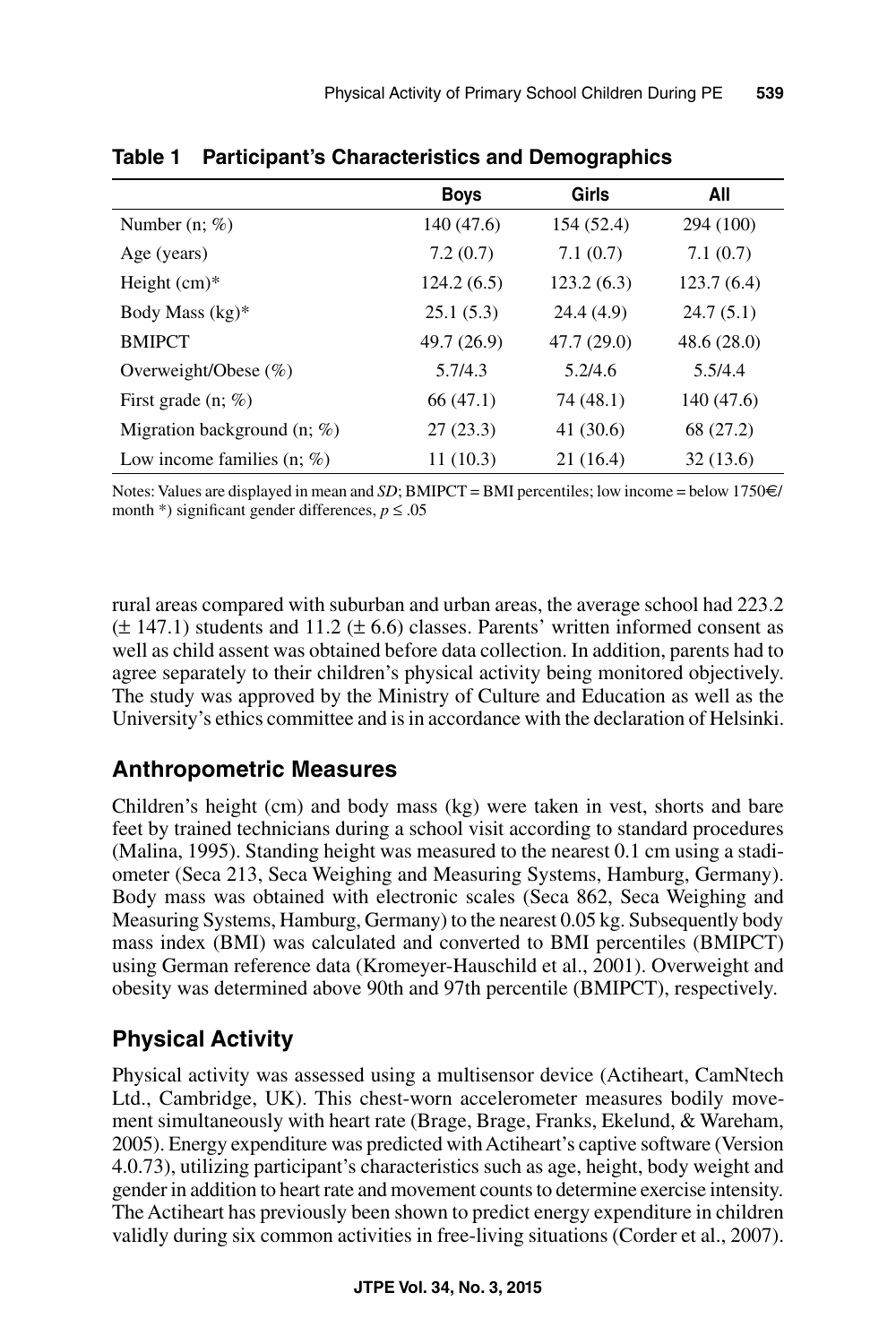Activity levels were classified according to Pate et al. (1995) as sedentary (< 1.5 METs), light (1.5–3 METs), moderate (3–6 METs), and vigorous (> 6 METs).

In the current study, the participants whose parents agreed for the student to be monitored wore the multisensor device for six consecutive days with recording intervals set to 15 seconds, being the lowest possible interval this monitor offers. To be included in the analysis, at least three days with valid data for more than 10 hours were required. First and last recording days were excluded from analysis to antagonize the novelty factor on the first day, whereas the last day never showed 10 hours of recording. In addition, to record data of all three PE lessons, the monitors were always fitted on days on which no PE was scheduled. Children's data were only analyzed if all PE periods in that week were attended and recorded.

#### **Physical Education**

PE was only taught by qualified PE teachers with a minimum of five years teaching experience. To assess "normal" nonintervened PE, no instructions were given regarding the content of those lessons. However, the primary school curriculum suggests teaching the enjoyment of physical activity and games as well as basic motor skills without major equipment at the beginning of an academic year, in which period data collection took place. Data on content taught during PE lessons was based on information given by the teachers. Using timetables provided by the participant's teachers, times of individual PE lessons were identified. During a school visit, trained staff determined the size of the PE hall  $(in m<sup>2</sup>)$  and ensured that the equipment available complied with curriculum requirements. All PE lessons were held inside and consisted—irrespective of single or double—of short games, teaching motor skills such as throwing and catching (including ball handling), as well as running, jumping, moving within a defined space and balance exercises.

#### **Data Analysis**

Individual activity times and intensities were calculated for each child for their weekly PE lessons. Variables were grouped in three single periods versus one double and one single period of PE and gender was grouped in boys versus girls; weight status was grouped using median split of BMIPCT. All statistics were performed with SPSS Statistics 19 (SPSS Inc., Chicago, IL, US) using a significance level of *p* ≤ .05. Descriptive statistics were calculated (mean values and standard deviations). Mann-Whitney-U-Tests were used to examine group differences after Kolmogorov-Smirnov-Tests have shown nonnormal distributions of the data. Effect sizes (*d*) were categorized into small  $(d=2)$ , medium  $(d=5)$  and large effect size  $(d=8)$ .

#### **Results**

All children participated in 135 minutes PE a week, 32.7% of children were scheduled one double period of PE in addition to one single PE lesson, the other two thirds of children were scheduled three single lessons of PE. On average there were 19  $\pm$  2.5 students in a class and Table 1 shows a summary of the participants' anthropometric characteristics for which no significant gender differences were found.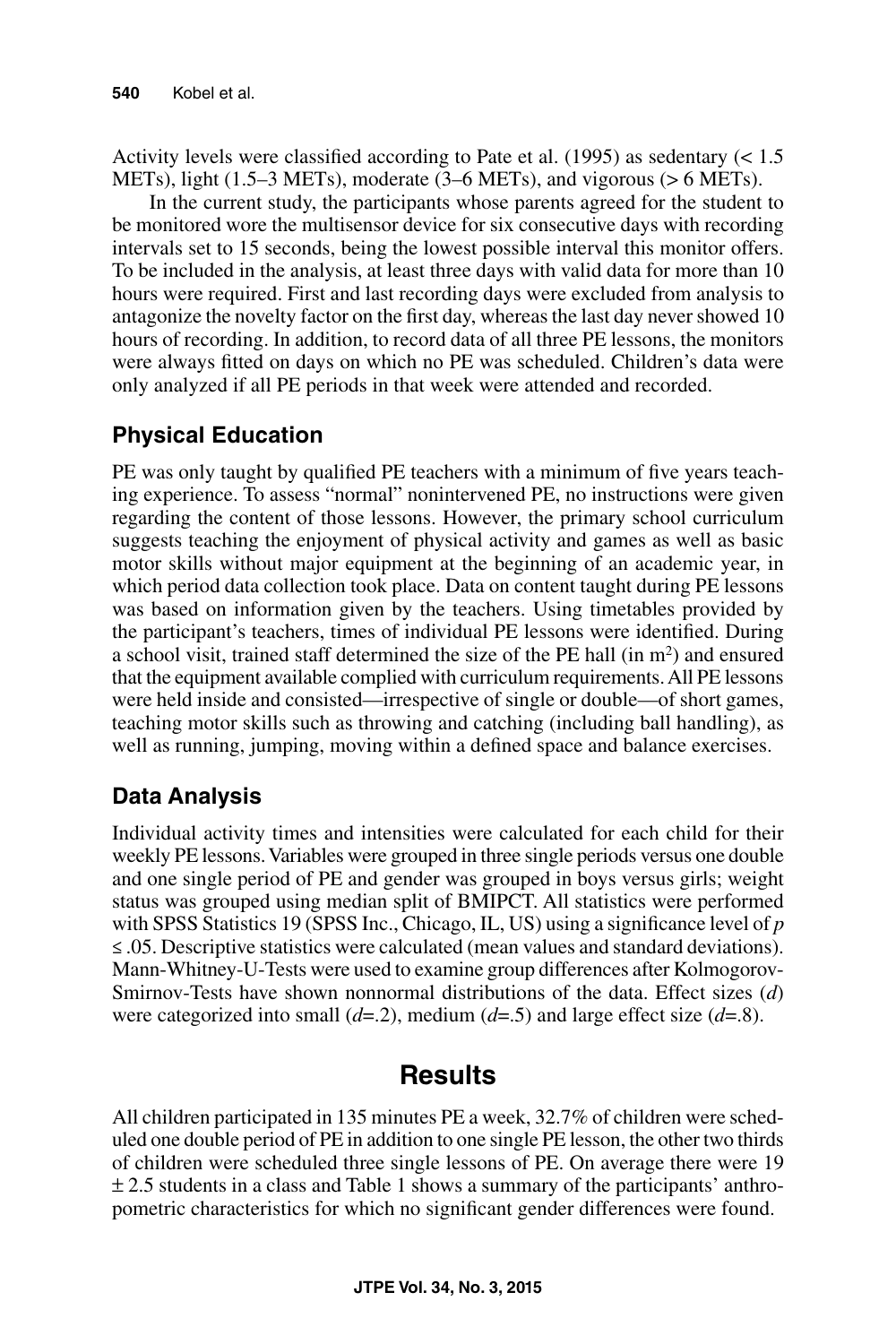Examining physical activity intensity, during a regular PE lesson, children spent  $8.5 \pm 7.3$  minutes of their 45-minute PE lesson in MVPA. Table 2 shows that boys were significantly more active than girls (t=(1), =7.830,  $p \le 0.01$ ,  $d = 0.3$ ). Further, that children who had a double period of PE in addition to one single period, engaged in significantly less MVPA than children who were scheduled three single periods of PE (t=(270), =1.795, *p* ≤ .01, *d*=.2).

When comparing data of those children, who were scheduled a single PE period in addition to a double period of PE, the time they engaged in MVPA during a single period was significantly more than the time spent in MVPA during a double period (8.9  $\pm$  9.7 minutes/45 minutes vs. 4.1  $\pm$  5.0 minutes/45 minutes for a single and a double period of PE, respectively;  $t=(25)$ ,  $=2.709$ ,  $p \le 0.01$ ,  $d=0.7$ ). Therefore, children who had a double and a single period of PE spent 14.5% of their PE lessons in MVPA, whereas children who only had single periods of PE spent 20.8% of their 45 minutes in MVPA (Figure 1).

This also resulted in a difference in total time per week spent in MVPA during PE. Children accumulated on average  $25.5 \pm 22.0$  minutes of MVPA during their weekly PE lessons. Children with only single lessons spent  $28.1 \pm 22.1$  minutes of their weekly PE in MVPA, whereas children with a double and a single period of PE spent  $19.8 \pm 20.8$  minutes of PE per week in MVPA.

Looking at double periods only, no significant difference was found for the amount of MVPA spent during the first and second half of the double period (8.4  $\pm$  9.3 minutes during the first half vs. 10.3  $\pm$  9.9 minutes during the second half). In addition, comparing the amount of MVPA during single lessons of children who were scheduled single lessons only, with the amount of MVPA during single lessons of those being offered single and double periods, no significant difference was found (9.4  $\pm$  7.4 minutes vs. 8.9  $\pm$  9.7 minutes for children with single periods only and single and double periods, respectively).

PE lessons—irrespective of single or double—consisted of short games, teaching motor skills such as throwing and catching (including ball handling), as well as running, jumping, moving within a defined space and balance exercises. No correlation was found for the content taught during a single period compared with

#### **Table 2 Time Spent in MVPA During 45 Minutes of PE**

|                                     | Time spent in MVPA during PE                  |      |  |
|-------------------------------------|-----------------------------------------------|------|--|
|                                     | Minutes per 45 min lesson % per 45 min lesson |      |  |
| All                                 | 8.5(7.3)                                      | 19.0 |  |
| <b>Boys</b>                         | 9.7(7.6)                                      | 21.6 |  |
| Girls                               | 7.5(7.0)                                      | 16.6 |  |
| One double and one single<br>period | 6.7(6.9)                                      | 14.9 |  |
| Three single periods                | 9.4(7.4)                                      | 20.9 |  |

Notes: Values are displayed in mean and *SD*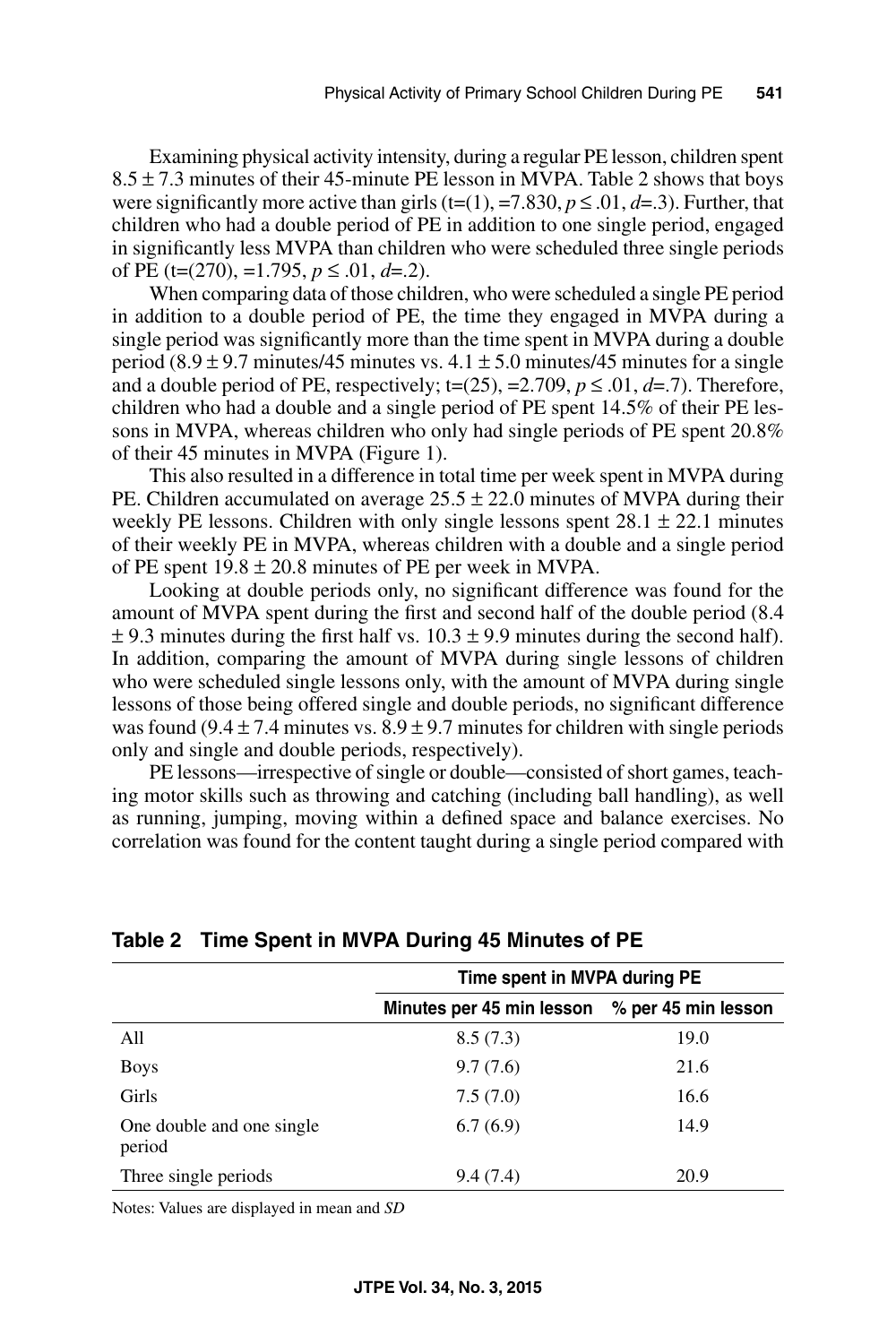

**Figure 1** — Children's percental moderate to vigorous physical activity (MVPA) during physical education (PE). (\*) significant differences,  $p \le 0.05$ 

a double period of PE. Nor did weight status (shown in Table 1), content taught and size of available PE hall (mean:  $340.7 \pm 205.2$  m<sup>2</sup>) influence children's physical activity or time spent in MVPA during PE.

# **Discussion**

To our knowledge, beside the objective determination of children's amount of MVPA during regular PE lessons, this is the first study investigating whether primary school children accumulate more time in MVPA during multiple single PE lessons compared with double periods of PE. These results indicate that all here examined children received 135 minutes PE per week and averaged 8.5 minutes of MVPA during each PE lesson, 19% of available time. This is considerably short of recommendations suggesting PE lessons at schools should engage children in MVPA at least 50% of the time (US Dept. of Health and Human Services, 2010). Children in this study also engaged in significantly less time in MVPA during PE lessons than children in previous studies. For example, Coe et al. (2006) assessed physical activity intensity during 55-minute PE lessons using questionnaires, where 9-year-olds spent 19 minutes (34.6%) in MVPA. Another large study using direct observation investigated 9-year-old primary school children's physical activity during PE lessons showing similar results (The National Institute of Child Health and Human Development Study of Early Child Care and Youth Development Network (NICHD SECCYD), 2003). This discrepancy could reflect the different assessment methods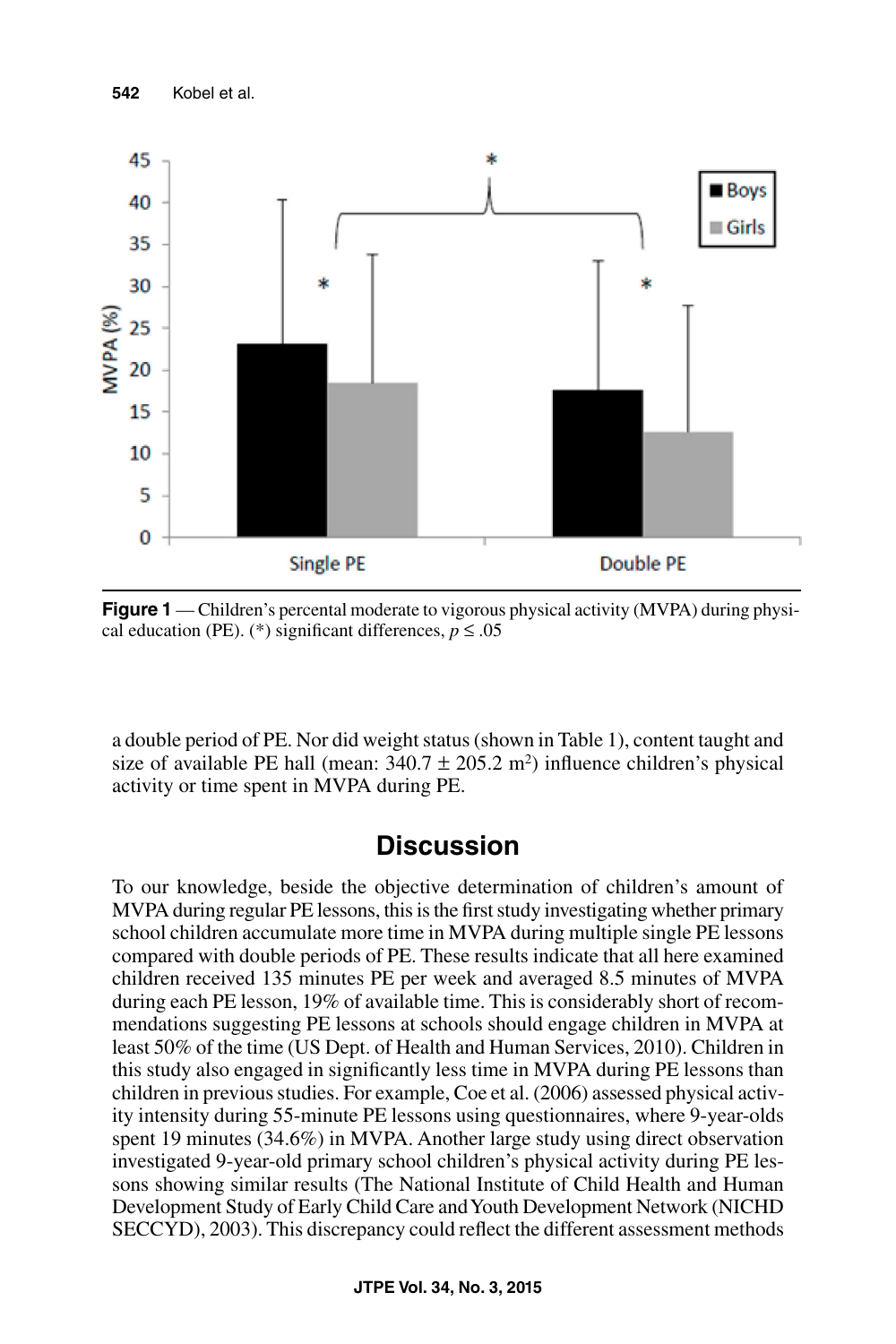used. Looking at objective measurements, Fairclough and Stratton (2005) attained very similar results with 17.5 minutes (34.3%) per PE lesson in 11- to 14-year-olds using heart rate monitoring. Yet, more recent data using accelerometry, even suggest that children's MVPA levels during PE were no higher than 11% and 13% of total time spent in PE (Nettlefold et al., 2010). Our results of 19% of PE time spent in MVPA are therefore not dissimilar from those samples.

Nonetheless, the main difference in physical activity levels and time spent in MVPA during PE was due to the organization of PE classes in single or double periods. Here, it was shown that children who had PE three times a week for 45 minutes each (single periods) averaged significantly higher levels of physical activity during those lessons than children who had PE only twice a week for one double period and one single period. Therefore, the average time spent in MVPA during PE classes was also significantly higher in those children who had three single periods of PE compared with those who had PE twice a week for one double and one single period (9.4 minutes (20.8%) vs. 6.7 minutes (14.8%), respectively). Similarly, the average time spent in MVPA for children who were scheduled a double period of PE in addition to a single period, was also significantly higher during the single period. This suggests that with regards to accumulation of MVPA during PE, children benefit more from single lessons of PE than from double periods. Current literature does not offer an explanation for these findings but children seem to use the limited time they have during a single PE period for more intense physical activity than they do when offered more time during a double period. Neither stamina, nor motivation, appear to be the reason since there was no difference in time spent in MVPA during the first or second 45 minutes of a double PE period. In addition, assumptions that children lose much time by getting changed and transferring from classroom to PE hall cannot be supported since the potentially available time for MVPA during double periods compared with single periods of PE should be greater. This study therefore adds valuable information to the existing research in physical activity intensity during PE lessons in primary schools and offers new opportunities for health-enhancing physical activity interventions focused around PE.

These results call for continued advocacy to improve and maybe restructure the curriculum of PE so primary school children have the opportunity to engage in activities in which they will obtain more MVPA more often. One study however, has shown that the low physical activity levels during PE can result from some students spending more of a PE class listening to instructions or waiting for a turn to use gymnastic equipment, than being active (NICHD SECCYD, 2003). In their study, children spent approximately a third of total PE time organizing the lesson or listening to instructions. This suggests cause for concern since a recent prospective tracking study has shown that, although weekly physical activity in childhood was not associated with adult activity, school PE on the other hand predicted adult total weekly physical activity (Cleland, Dwyer & Venn, 2012). This again, highlights the importance of physical activity during PE and emphasizes the responsibilities teachers have when teaching PE. However, it is not solely the teacher's responsibility to ensure children have plenty opportunities to engage in sufficient physical activity during PE, but also the state's and community's. In the US, it has been shown that children are more likely to accumulate increased weekly PE minutes in states with defined policies and laws that govern regular PE at primary schools (Slater et al., 2012). Still, more than 30% of US primary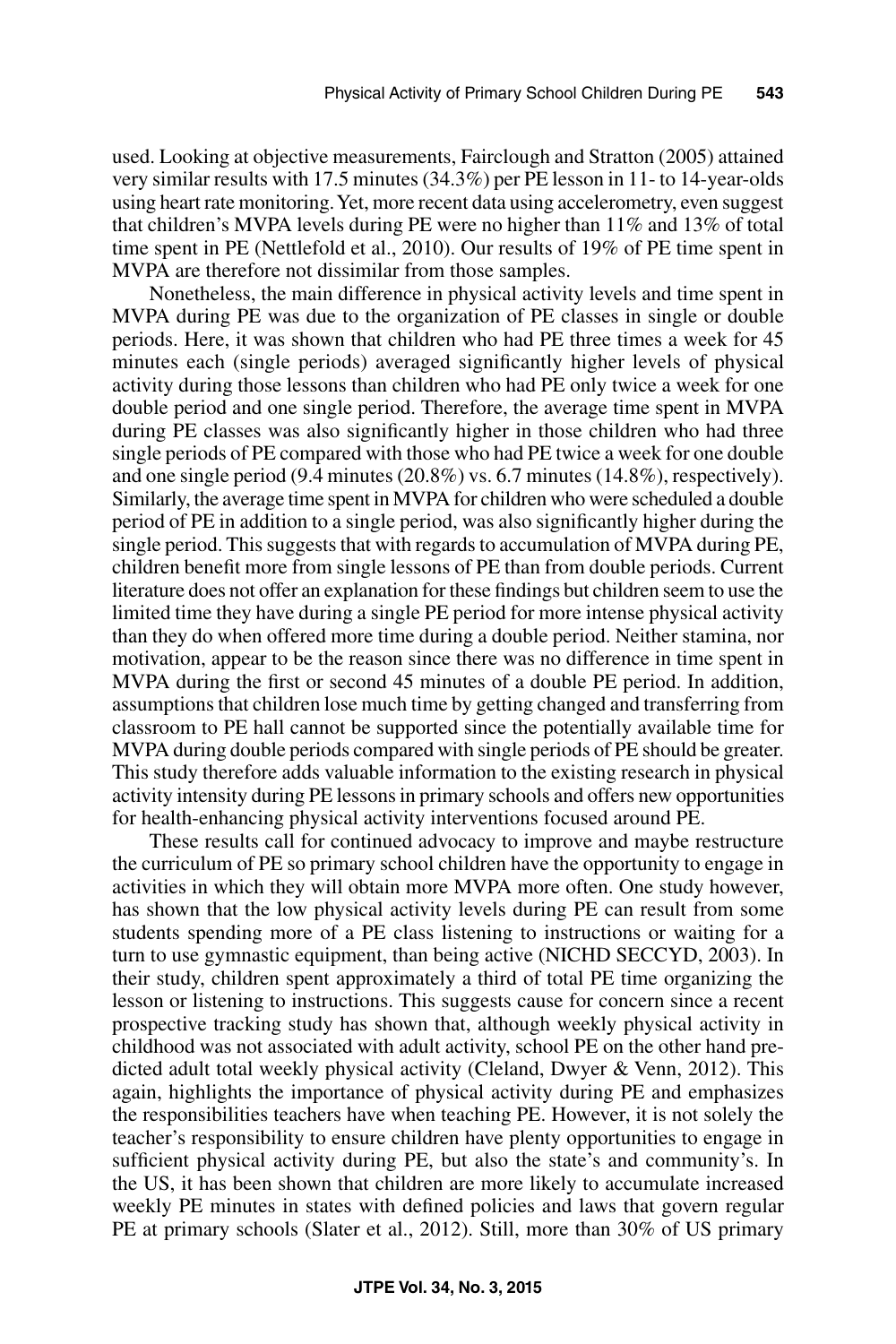schools failed to have a PE requirement (Lee, Burgeson, Fulton & Spain, 2007), highlighting that this is an issue which requires attention on more than just state level. Government, communities, schools as well as individual teachers have to get involved to provide a well-thought-out framework which enables children to be more physically active at school and especially during PE. The results of this research provide some suggestions on how to structure weekly PE periods so that it facilitates more MVPA during PE.

All children in this study were taught by expert PE teachers, which has shown to increase children's energy expenditure and the amount of time children spend in high activity levels during PE compared with classroom teachers teaching PE (NICHD SECCYD, 2003). Since data collection took place at the very beginning of the academic year and approximately half of the children were first graders, who have sometimes had their very first PE lessons while being monitored, it can be assumed that teachers were trying to accustom them with the concept of PE during that time.

One strength of this research however, is that primary school children's physical activity levels were assessed during "normal", nonintervened PE lessons using a multisensor device, which has been found to be a highly reliable and valid measure of physical activity in children (Corder et al., 2007). In this respect and in combination with a relatively large sample size, it provides a representative picture of the intensity and duration of children's physical activity engagement during curricular PE in the south-west of Germany. In addition, the assessment of physical activity over multiple days allowed estimation of the variability of activity levels during the different weekly PE lessons. However, several aspects should be considered when interpreting these findings. First, the data are cross-sectional, although this study tracked children's activity levels during one week including three PE lessons, long-term assessments may have enabled PE lessons to be observed more closely to receive more in-depth results. Second, it is possible the PE lessons were taught differently, and children acted differently as a result of some children being monitored by multisensor devices. Third, no quantitative information about the time children spent being instructed, getting changed and being active was provided by the teachers and neither heart rate, nor accelerometry provide any contextual information about the monitored lessons. Future work is needed to determine whether such low levels of MVPA as found in this study are typical of PE in other regions in Germany. Best combining objective measures with observation to enable categorization of PE activities as well as content and other factors such as different teaching influencing physical activity levels during PE.

# **Conclusion**

The present study adds information about physical activity levels of primary school children during PE, indicating that PE lessons should become more active to increase those low levels of MVPA during PE. PE at school clearly has the capacity to engage children in health-enhancing physical activity. However, on the basis of these findings, it is clear PE can only supplement children's daily time of physical activity. Governments and communities should provide more and wellthought-out structures requiring schools to provide PE more often to enable them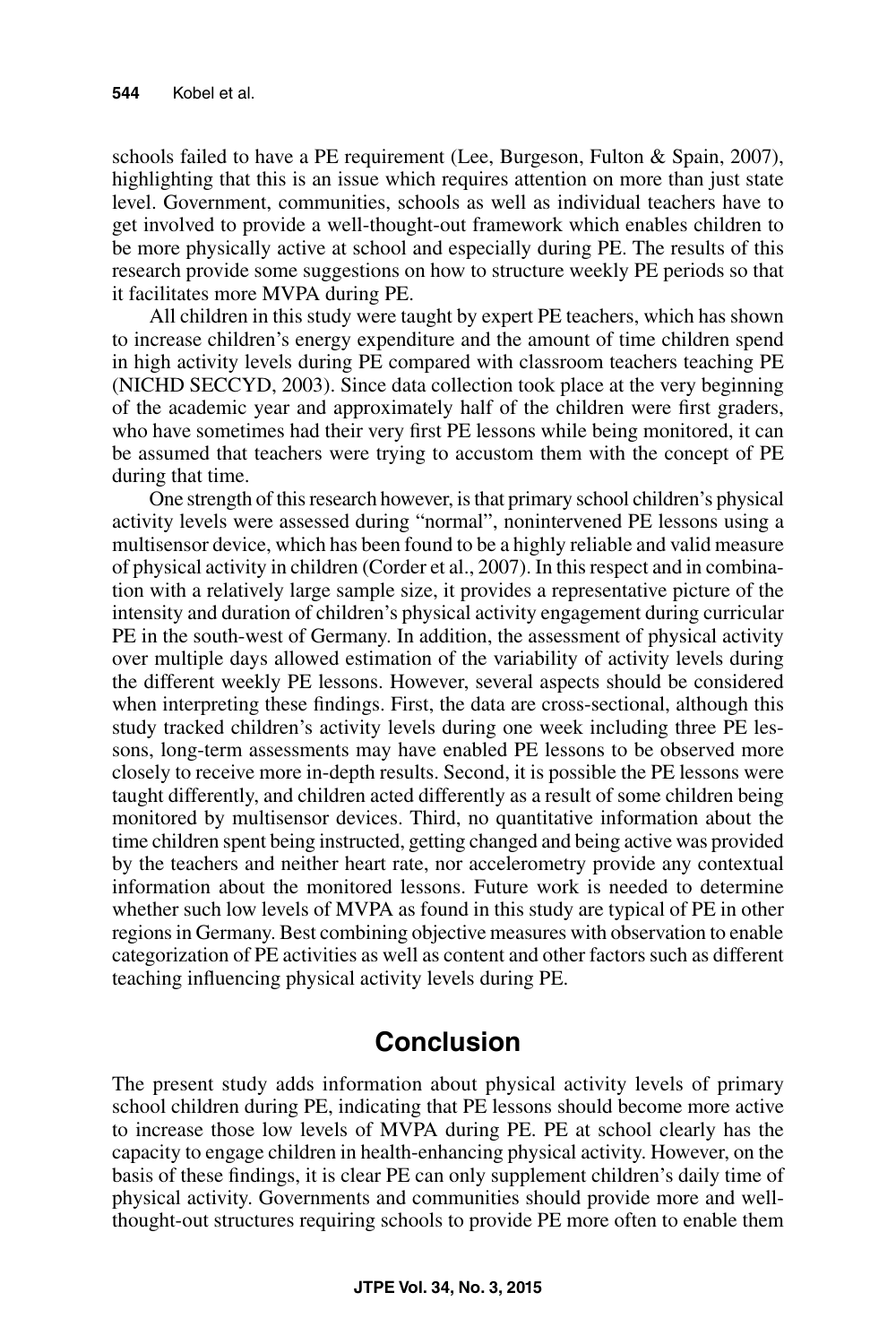to establish environments that support physical activity, especially during PE. PE teachers on the other hand should be encouraged to provide more opportunities during their lessons for children to be physically active for longer periods of time. The findings of this research therefore suggest engaging primary school children in multiple single periods of PE per week, rather than a double period, to increase their time spent in MVPA during PE lessons.

#### **References**

- Brage, S., Wedderkoop, N., Ekelund, U., Franks, P.W., Wareham, N.J., Anderson, L.B., & Froberg, K. (2004). Features of the metabolic syndrome are associated with objectively measured physical activity and fitness in Danish children: the European Youth Heart Study (EYHS). *Diabetes Care, 27*(9), 2141–2148. [doi:10.2337/diacare.27.9.2141](http://dx.doi.org/10.2337/diacare.27.9.2141)
- Brage, S., Brage, N., Franks, P.W., Ekelund, U., & Wareham, N.J. (2005). Reliability and validity of the combined heart rate and motion sensor Actiheart. *European Journal of Clinical Nutrition, 59,* 561–570. [doi:10.1038/sj.ejcn.1602118](http://dx.doi.org/10.1038/sj.ejcn.1602118)
- Burton, L.J., & VanHeest, J.L. (2007). The importance of physical activity in closing the achievement gap. *Quest, 59*(2), 212–218. [doi:10.1080/00336297.2007.10483549](http://dx.doi.org/10.1080/00336297.2007.10483549)
- Cleland, V., Dwyer, T., & Venn, A. (2012). Which domains of childhood physical activity predict physical activity in adulthood? A 20-year prospective tracking study. *British Journal of Sports Medicine, 46*(8), 595–602. [doi:10.1136/bjsports-2011-090508](http://dx.doi.org/10.1136/bjsports-2011-090508)
- Coe, D.P., Pivarnik, J.M., Womack, C.J., Reeves, M.J., & Malina, R.M. (2006). Effect of physical education and activity levels on academic achievement in children. *Medicine and Science in Sports and Exercise, 38*(8), 1515–1519. [doi:10.1249/01.](http://dx.doi.org/10.1249/01.mss.0000227537.13175.1b) [mss.0000227537.13175.1b](http://dx.doi.org/10.1249/01.mss.0000227537.13175.1b)
- Corder, K., Brage, S., Mattocks, C., Ness, A., Riddoch, C., Wareham, N., . . .. (2007). Comparison of two methods to assess PAEE during six activities in children. *Medicine and Science in Sports and Exercise, 39*(12), 2180–2188. [doi:10.1249/mss.0b013e318150dff8](http://dx.doi.org/10.1249/mss.0b013e318150dff8)
- Dreyhaupt, J., Koch, B., Wirt, T., Schreiber, A., Brandstetter, S., Kesztyüs, D., . . . Steinacker, J. (2012). Evaluation of a health promotion program in children: Study protocol and design of the cluster-randomized Baden-Württemberg primary school study [DRKS-ID: DRKS0000494]. *BMC Public Health, 12*(1), 157. [doi:10.1186/1471-2458-12-157](http://dx.doi.org/10.1186/1471-2458-12-157)
- Duncan, E., Duncan, J.S., & Schofield, G. (2008). Pedometer determined physical activity and active transport in girls. *The International Journal of Behavioral Nutrition and Physical Activity, 5*(1), 2. [doi:10.1186/1479-5868-5-2](http://dx.doi.org/10.1186/1479-5868-5-2)
- Ekelund, U., Luan, J., Sherar, R.B., Esliger, D.W., & Griew, P. (2012). Moderate to vigorous physical activity and sedentary time and cardiometabolic risk factors in children and adolescents. *Journal of the American Medical Association, 307*(7), 704–712. [doi:10.1001/jama.2012.156](http://dx.doi.org/10.1001/jama.2012.156)
- Fairclough, S., & Stratton, G. (2005). Physical education makes you fit and healthy. Physical education's contribution to young people's physical activity levels. *Health Education Research, 20*(1), 14–23. [doi:10.1093/her/cyg101](http://dx.doi.org/10.1093/her/cyg101)
- Fairclough, S., & Stratton, G. (2006). A review of physical activity levels during elementary school physical education. *Journal of Teaching in Physical Education, 25,* 239–257.
- Frömel, K., Stelzer, J., Groffik, D., & Ernest, J. (2008). Physical activity of children aged 6-8: The beginning of school attendance. *Journal of Research in Childhood Education, 23*(1), 29–40. [doi:10.1080/02568540809594644](http://dx.doi.org/10.1080/02568540809594644)
- Jaakkola, T., Liukkonen, J., & Laakso, T. (2008). The relationship between situational and contextual self-determined motivation and physical activity intensity as measured by heart rate during ninth grade students' physical education classes. *European Physical Education Review, 14*(1), 13–31. [doi:10.1177/1356336X07085707](http://dx.doi.org/10.1177/1356336X07085707)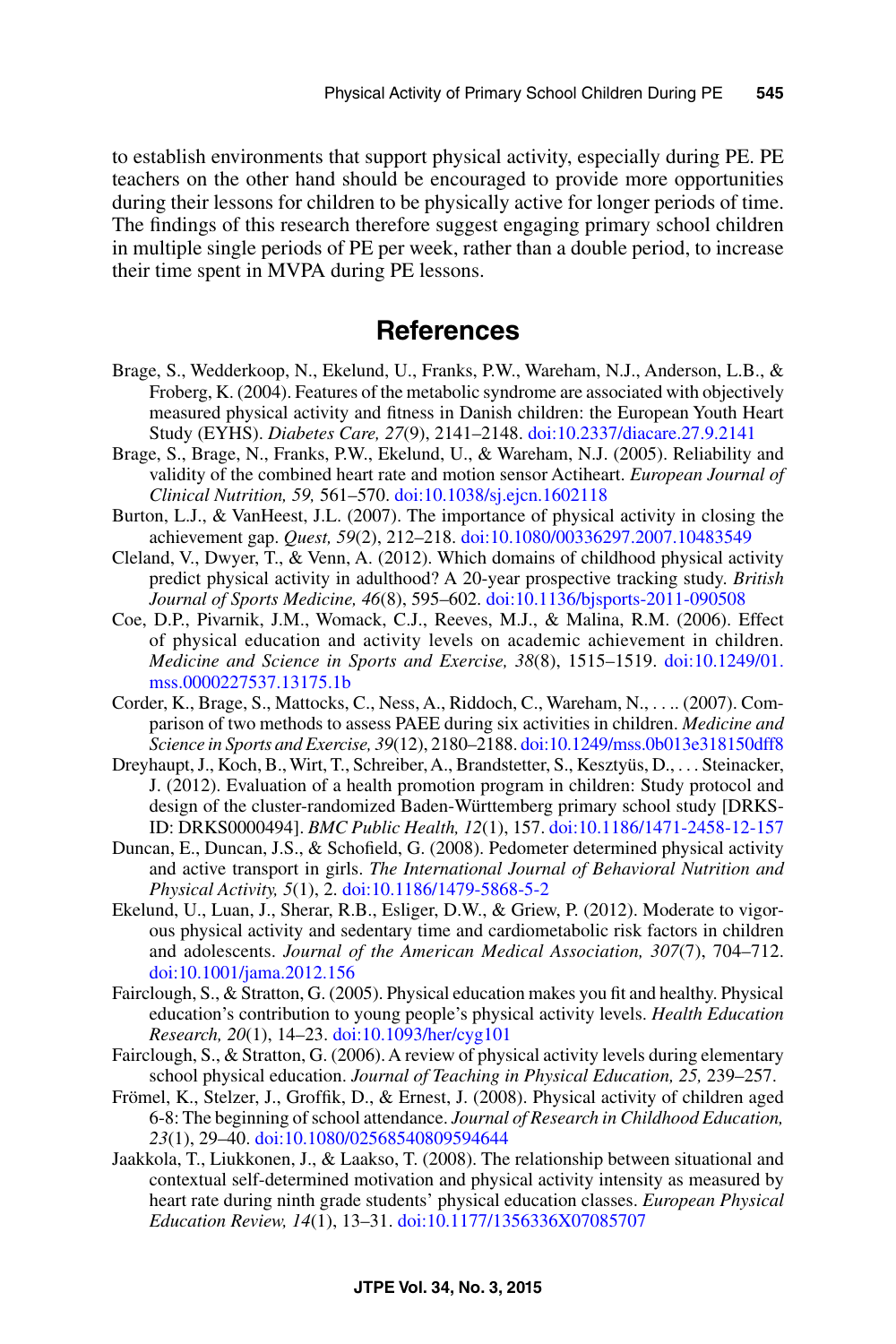- Kromeyer-Hauschild, K., Wabitsch, M., Kunze, D., Geller, F., Geiß, H.C., Hesse, V., . . . Hebebrand, J. (2001). Perzentile für den Body-Mass-Index für das Kindes- und Jugendalter unter Heranziehung verschiedener deutscher Stichproben. [Percentiles of body mass index in children and adolescents evaluated from different regional German studies]. *Monatsschrift Kinderheilkunde, 149*(8), 807–818. [doi:10.1007/s001120170107](http://dx.doi.org/10.1007/s001120170107)
- Lee, S.M., Burgeson, C.R., Fulton, J.E., & Spain, C.G. (2007). Physical education and physical activity: Results from the school health policies and programs study 2006. *The Journal of School Health, 77*(8), 435–463. [doi:10.1111/j.1746-1561.2007.00229.x](http://dx.doi.org/10.1111/j.1746-1561.2007.00229.x)
- Malina, R. (1995). *Physiological assessment of human fitness*. Champaign, IL: Human Kinetics.
- McKenzie, T.L., Marshall, S.J., Sallis, J.F., & Conway, T.L. (2000). Student activity levels, lesson context, and teacher behaviour during middle school physical education. *Research Quarterly for Exercise and Sport, 71*(3), 249–259. [doi:10.1080/02701367.](http://dx.doi.org/10.1080/02701367.2000.10608905) [2000.10608905](http://dx.doi.org/10.1080/02701367.2000.10608905)
- Meyer, U., Roth, R., Zahner, L., Gerber, M., Puder, J.J., Hebestreit, H., & Kriemler, S. (2013). Contribution of physical education to overall physical activity. *Scandinavian Journal of Medicine & Science in Sports, 23,* 600–606.
- National Institute of Child Health and Human Development Study of Early Child Care and Youth Development Network (NICHD SECCYD). (2003). Frequency and intensity of activity of third-grade children in physical education. *Archives of Pediatrics & Adolescent Medicine, 157,* 185–190. [doi:10.1001/archpedi.157.2.185](http://dx.doi.org/10.1001/archpedi.157.2.185)
- Nettlefold, L., McKay, H.A., Warburton, D.E., McGuire, K.A., Bredin, S.S., & Naylor, P.J. (2010). The challenge of low physical activity during the school day: at recess, lunch and in physical education. *British Journal of Sports Medicine, 45,* 813–819. [doi:10.1136/bjsm.2009.068072](http://dx.doi.org/10.1136/bjsm.2009.068072)
- Pate, R.R., Pratt, M., Blair, S.N., Haskell, W.L., Macera, C.A., Bouchard, C., . . . Wilmore, J.H. (1995). Physical activity and public health: a recommendation from the Centers for Disease Control and Prevention and the American College of Sports Medicine. *Journal of the American Medical Association, 273,* 402–407. [doi:10.1001/](http://dx.doi.org/10.1001/jama.1995.03520290054029) [jama.1995.03520290054029](http://dx.doi.org/10.1001/jama.1995.03520290054029)
- Sallis, J.F., McKenzie, T.L., Beets, M.W., Beigle, A., Erwin, H., & Lee, S. (2012). Physical education's role in public health: Steps forward and backward over 20 years and HOPE for the future. *Research Quarterly for Exercise and Sport, 83,* 125–135.
- Sanchez-Vaznaugh, E.V., Sanchez, B.N., Rosas, L.G., Baek, J., & Egerter, S. (2012). Physical education policy compliance and children's physical fitness. *American Journal of Preventive Medicine, 42*(5), 452–459. [doi:10.1016/j.amepre.2012.01.008](http://dx.doi.org/10.1016/j.amepre.2012.01.008)
- Slater, S.J., Nicholson, L., Chirqui, J., Turner, L., & Chaloupka, F. (2012). The impact of state laws and distric policies on physical education and recess practices in a nationally representative sample of US public elementary schools. *JAMA Pediatrics, 166*(4), 311–316.
- Tobias, J.H., Steer, C.D., Mattocks, C.G., Riddoch, C., & Ness, A.R. (2007). Habitual levels of physical activity influence bone mass in 11-year-old children form the United Kingdom: Findings from a large population-based cohort. *Journal of Bone and Mineral Research, 22*(1), 101–109. [doi:10.1359/jbmr.060913](http://dx.doi.org/10.1359/jbmr.060913)
- Troiano, R.P., Berrigan, D., Dodd, K.W., Masse, L.C., Tilert, T., & McDowell, M. (2008). Physical activity in the U.S. measured by accelerometer. *Medicine and Science in Sports and Exercise, 40*(1), 181–188. [doi:10.1249/mss.0b013e31815a51b3](http://dx.doi.org/10.1249/mss.0b013e31815a51b3)
- Trudeau, F., & Shephard, R.J. (2005). Contribution of school programmes to physical activity levels and attitudes in children and adults. *Sports Medicine (Auckland, N.Z.), 18,* 89–105. [doi:10.2165/00007256-200535020-00001](http://dx.doi.org/10.2165/00007256-200535020-00001)
- US Department of Health and Human Services. Centers for Disease Control and Prevention (2010). *Strategies to improve the quality of physical education.* National Centre